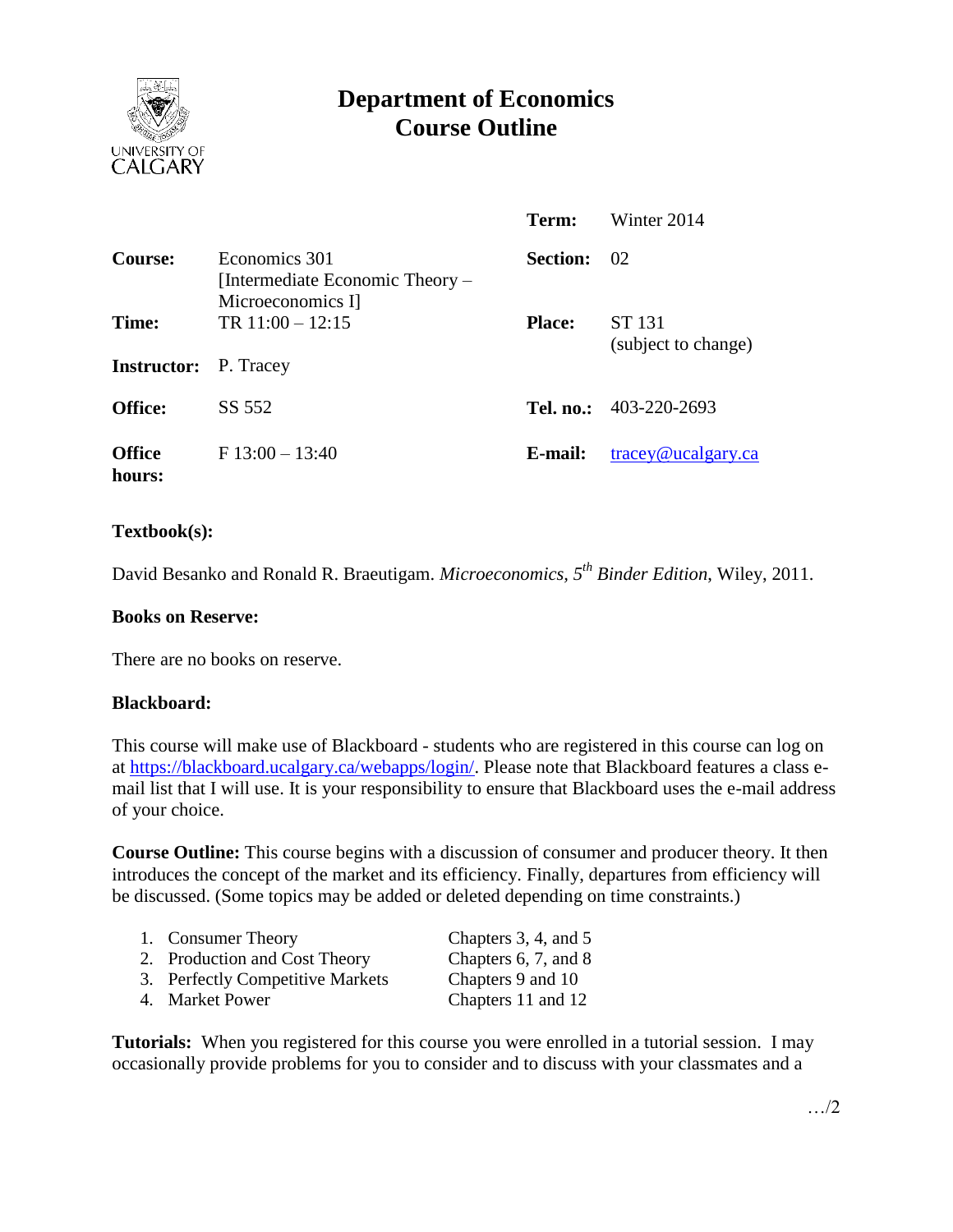teaching assistant during these tutorial sessions. The problems will not be graded but they will **offer you the opportunity to test your understanding of the material covered to that point**  in the course. You will also have the opportunity to discuss with the TA the material we have discussed in class and which you may not yet fully grasp.

## **Grade Determination and Final Examination Details:**

| Midterm Test | 30% | Thursday, February 13              |
|--------------|-----|------------------------------------|
| Assignment 1 | 15% | Thursday, February 27              |
| Assignment 2 | 15% | Thursday, March 27                 |
| Final Exam   | 40% | Date set by the registrar's Office |

The two Assignments, the Midterm Test, and the Final Exam are marked on a numerical (percentage) basis and then converted to letter grades. The course grade is then calculated using the weights indicated above. As a guide to determining standing, these letter grade equivalences will generally apply:

| $A+ 96-100$   | $B = 77 - 81$   |              | $C-61-65$  |
|---------------|-----------------|--------------|------------|
| A $91-95$     | $B - 74 - 76$   | $D+$         | 56 - 60    |
| $A - 87 - 90$ | $C_{+}$ 70 - 73 | $\mathbf{D}$ | $50 - 55$  |
| $B+ 82 - 86$  | $C = 65 - 69$   | $\mathbf{F}$ | $0 - 49.9$ |

A passing grade on any particular component of the course is not required for a student to pass the course as a whole.

**Assignments are due at the** *beginning* **of the lecture on the due date.** Solutions to the assignments will be posted on the Blackboard site at that time. This means that late assignments cannot and will not be accepted. I do not accept e-mailed assignments. I do not accept assignments slid under my office door.

The Midterm Test will be held in the classroom during regular lecture hours. The Final Exam will be two (2) hours in length and will be scheduled by the Registrar's Office. There will be no multiple choice questions on the Midterm Test and the Final Exam. The use of a simple calculator during the test and the final exam will be allowed. Graphing calculators, cell phones, and computers are not permitted.

Assignments, the test, and the final exam are intended to be challenging (they are "*tests"* of your understanding of the material). You are encouraged to consult with your classmates when working on the assignments. The solutions you submit must, however, represent your own work. Taking credit for someone else's work is something for which I show zero tolerance.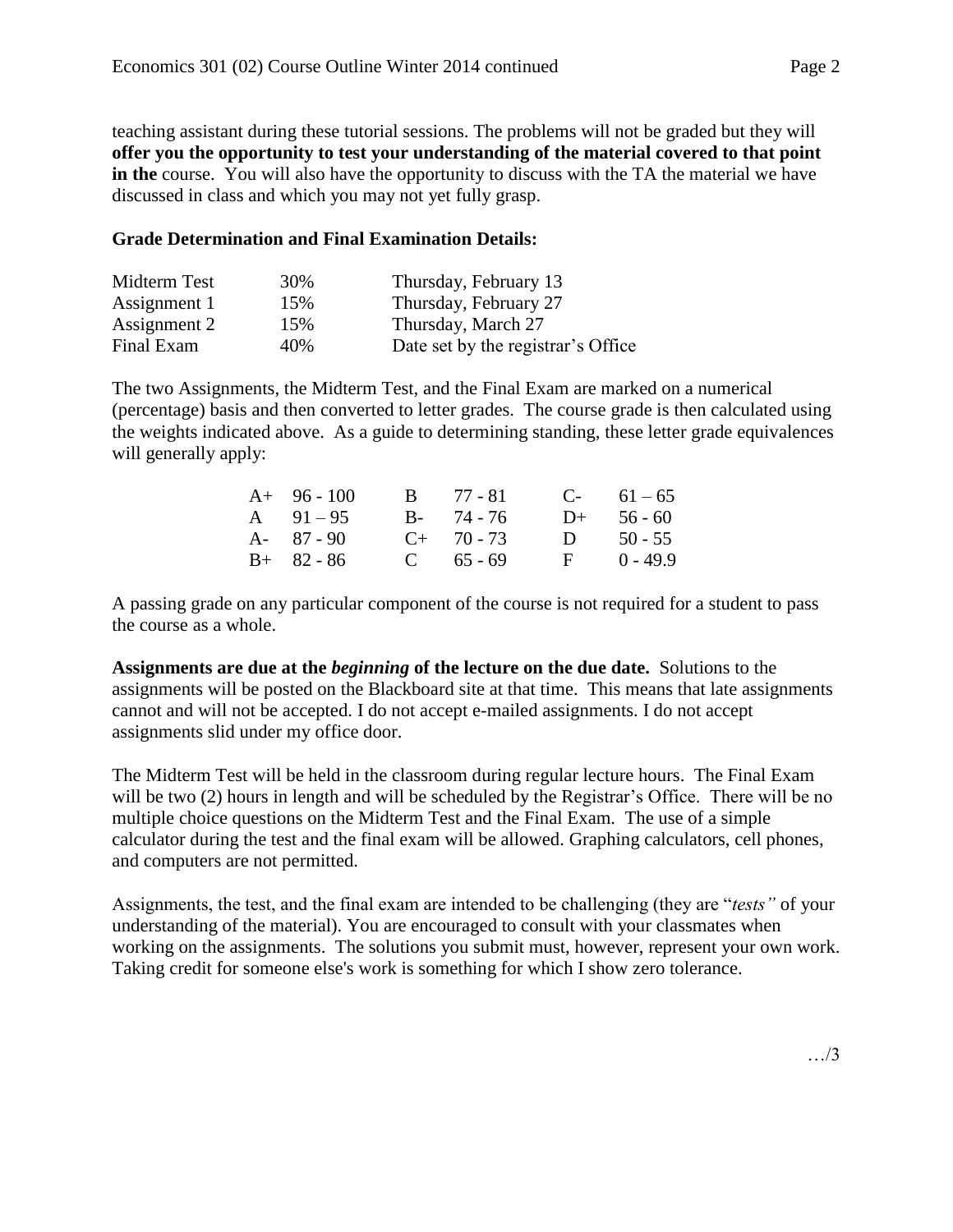## **Notes:**

- 1. Students should be aware that no "make-up" midterms will be given. Any student who finds it necessary to miss the midterm must notify the instructor in advance and produce a valid medical certificate or other required documentation in order to have the weighting adjusted. This adjustment will result in the final exam counting for 70% of the final grade and the assignments counting for 30% of the final grade.
- 2. Examinations will not be given prior to the scheduled date.
- 3. **Answers to the midterm test, the assignment and the final exam questions must make use of equations and diagrams wherever possible. Numerical questions require numerical answers.**
- 4. **Students will not be given extra time to complete tests and exams.**
- 5. Students should be aware of the academic regulations outlined in The University of Calgary Calendar.
- 6. **The use of cell phones for any purpose in class is prohibited. Computers may only be used for note-taking purposes.**
- 7. Students seeking reappraisal of a piece of graded term work should discuss their work with the instructor within 15 days of work being returned to class; however, the earliest that grades will be discussed will be two days after the return of an assignment or examination.
- 8 Students will be responsible for all material listed on the course outline, regardless of whether or not the material has been covered in class, unless the instructor notifies the class that the material will not be covered.
- 9. Please note that the following types of emails will receive no response: emails not addressed to anyone in particular; emails where the recipient's name is not spelled correctly; anonymous emails; emails which do not specify the course and section in which you are registered; and, emails involving questions that are specifically addressed on the course outline.
- 10. It is the student's responsibility to request academic accommodations. If you are a student with a documented disability who may require academic accommodation and have not registered with the Disability Resource Centre, please contact their office at 403-220-8237. Students who have not registered with the Disability Resource Centre are not eligible for formal academic accommodation. **You are also required to discuss your needs with your instructor no later than fourteen (14) days after the start of this course.**